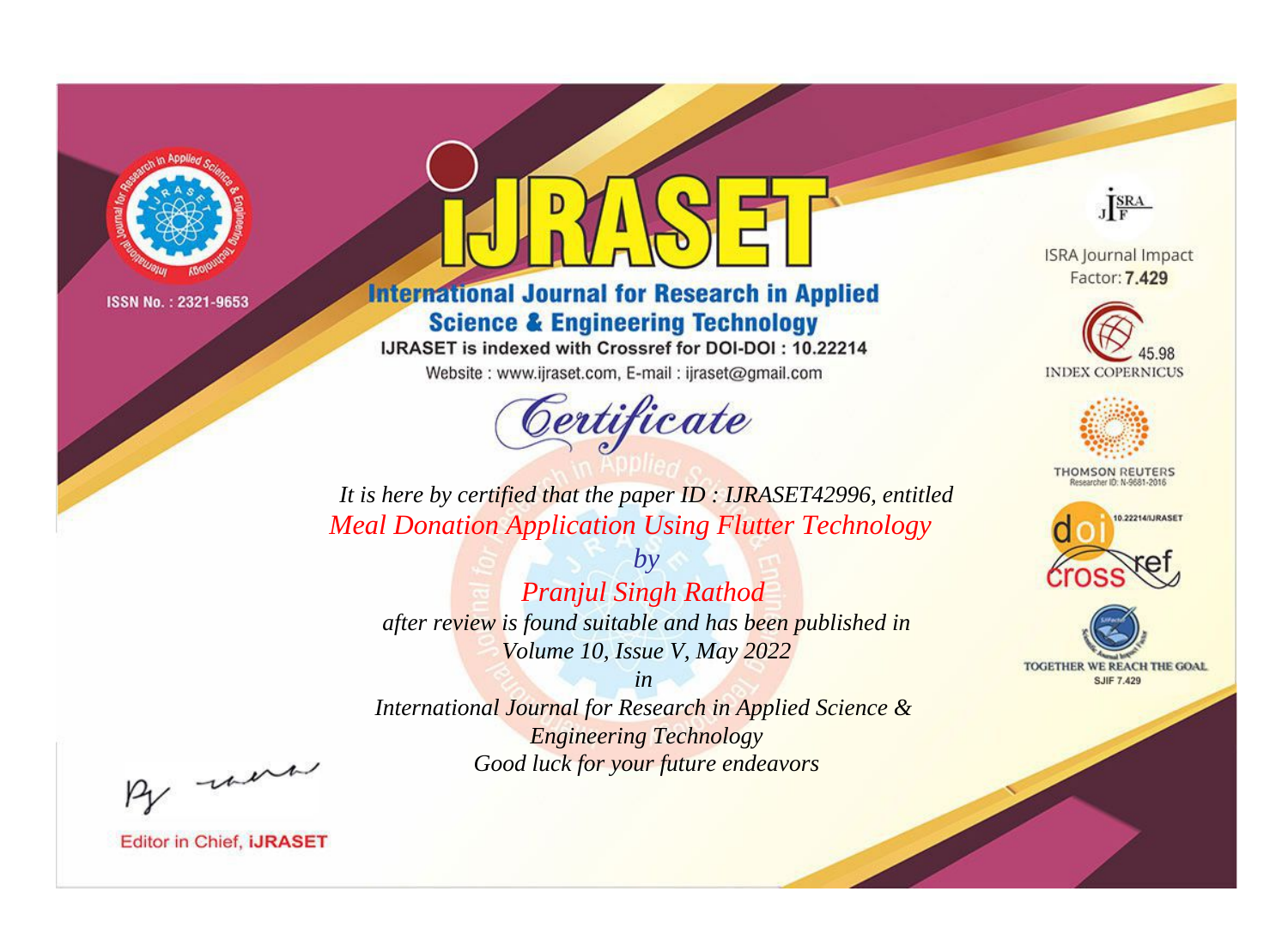

# **International Journal for Research in Applied Science & Engineering Technology**

IJRASET is indexed with Crossref for DOI-DOI: 10.22214

Website: www.ijraset.com, E-mail: ijraset@gmail.com



JERA

**ISRA Journal Impact** Factor: 7.429





**THOMSON REUTERS** 



TOGETHER WE REACH THE GOAL **SJIF 7.429** 

*It is here by certified that the paper ID : IJRASET42996, entitled Meal Donation Application Using Flutter Technology*

*by Gurpreet Singh after review is found suitable and has been published in Volume 10, Issue V, May 2022*

*in* 

*International Journal for Research in Applied Science & Engineering Technology Good luck for your future endeavors*

By morn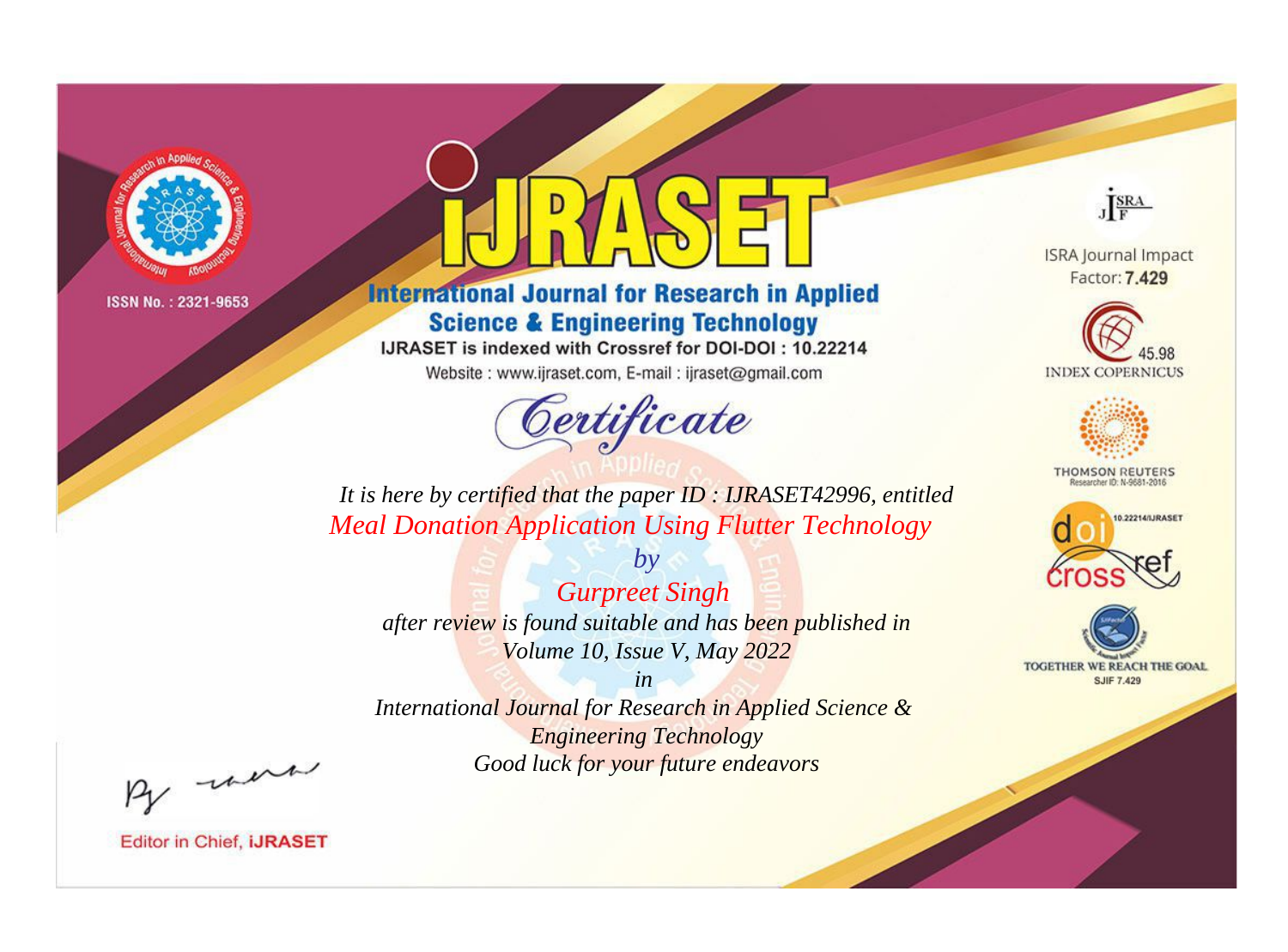

# **International Journal for Research in Applied Science & Engineering Technology**

IJRASET is indexed with Crossref for DOI-DOI: 10.22214

Website: www.ijraset.com, E-mail: ijraset@gmail.com



JERA

**ISRA Journal Impact** Factor: 7.429





**THOMSON REUTERS** 



TOGETHER WE REACH THE GOAL **SJIF 7.429** 

*It is here by certified that the paper ID : IJRASET42996, entitled Meal Donation Application Using Flutter Technology*

*E Abhilash after review is found suitable and has been published in Volume 10, Issue V, May 2022*

*by*

*in* 

*International Journal for Research in Applied Science & Engineering Technology Good luck for your future endeavors*

By morn